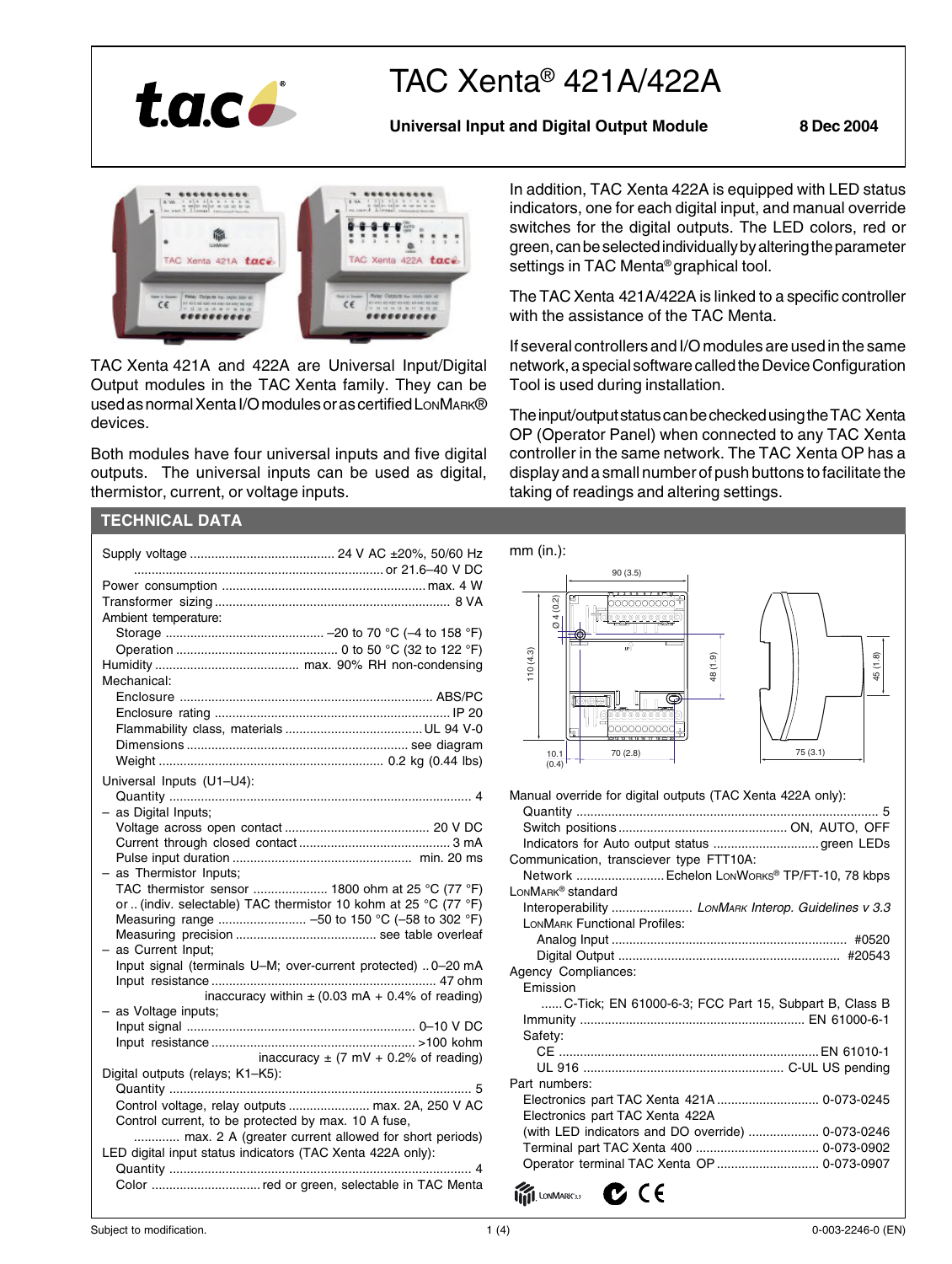# **DESIGN**

The TAC Xenta 421A/422A consists of a terminal and a circuit board mounted together (figure 1). All terminations of field wires are made to the terminal. Thus, the electronics may be removed for service without affecting the terminal connections.

### **Universal Inputs**

The Universal Inputs can be individually configured as Analog or Digital Inputs, or as pulse counters. A high and a low limit can be set for each Universal Input. If configured as Digital Inputs, the Universal Inputs may be used for sensing switch positions.

The Universal Input types are selected via the application program.

#### **Digital Outputs**

There are five Digital Outputs for the control of equipment such as fans, pumps or similar devices. The output signal can be pulse width modulated and can also be used to control increase/decrease actuators.

## **MOUNTING CABLES**

TAC Xenta 421A/422A is cabinet mounted on a TS 35 mm DIN rail EN 50022. The Input/ Output module consists of two parts: a terminal with screw terminals and electronics with circuit board. To simplify installation the terminal can be pre-mounted in the cabinet (see figure 1).

If the module is to be wall mounted, a wide range of standardized boxes are available.



#### **LED Indicators**

There are two general LED indicators on the front of the module. One is red and lights up if there is a hardware fault. The other is green and blinks to indicate that the module is online.

The TAC Xenta 422A is equipped with four additional status indicators, one for each universal input used as a DI.

The corresponding LED can be configured in TAC Menta to light up either when the input status is ON or when it is OFF.

G and G0:

Min. wire size of 0.75  $mm<sup>2</sup>$  (18 AWG). C<sub>1</sub> and C<sub>2</sub><sup>-</sup>

The TP/FT-10, 78 kbps system allows the user to wire the control devices with virtually no topology restrictions. The max. wire distance in one segment depends on the type of wire and the topology.

For network segments installed as bus topology, using the Belden 85102 cable, the max. cable length is 2700 m (9000 ft.). The 422A status indicator colors, red or green, can be selected individually by altering the settings in TAC Menta.

Pulses are always indicated with green LEDs.

There are an additional five switches that can be used to manually override the digital outputs. These LED indicators are green and are used to show the status of the Auto output signal.

For other applications, please refer to the TAC Xenta Network guide. The wires are polarity insensitive, but must be a twistedpair.

Terminals U1–U4:

Min. wire size 0.25 to 0.75 mm2 (18 to 22 AWG).

Max. cable length 20 to 200 m (66 to 660 ft.). (Please refer to the 0-004-7771 TAC Xenta 400 I/O Modules handbook for details).

#### Terminals K1–K5:

no. name

12 K1C

14 K2C<br>15 K3

16 K3C<br>17 K4

20 K5C

Min wire size of 0.75 to 1.5  $\,$  mm<sup>2</sup> (18 to 16) AWG).Max. cable length 200 m (660 ft.).

Relay 3

# **INSTALLATION**

There is a label on the front of the controller with both the numbers and the names of the terminals (1 G, 2 G0 and so on). The numbers are also stamped on the plastic of the terminal part.

#### **Service Pin**

To simplify network commissioning, there is a service pin on the electronic unit which, when pressed, identifies the unit on the network.

The unique Neuron ID is printed on a label attached to the unit.

# **COMMUNICATION**

#### **LONWORKS Connection**

TAC Xenta 300/400 controllers and I/Omodules communicate with each other using a common bus, Echelon LONWORKS® TP/FT-10, Free Topology, 78 kbps. A number of controllers can form a network and exchange data.

Additional I/O units can also be connected to the network.

An I/O unit can only be associated with one controller.

The LonTalk® protocol makes it possible to use Network Variables (for example I/O values) defined in third party equipment.

9 M Measurem. neutral 10 U4 Universal input

# **MAINTENANCE**

**Terminal Connections** Term. Term. Description

 $\left\{\n \begin{array}{ccc}\n 1 & G \\
2 & G0\n \end{array}\n \right\}\n \quad\n 24 \, \text{V AC/DC}$ 

 $\begin{array}{cc} 3 & C1 \\ 4 & C2 \end{array}$  LONWORKS

} }

5 U1 Universal input 6 M Measurem. neutral 7 U2 Universal input<br>8 U3 Universal input

TP/FT-10, 78 kbps

Universal input

no. name

G<sub>0</sub>

Caring for the controller includes keeping it dry and keeping it clean using a dry cloth.

# **THERMISTOR INPUTS**

Term. Term. Description

11 K1 Relay 1

13 K2 Relay 2

17 K4 Relay 4<br>18 K4C " K<sub>4</sub>C 19 K5 Relay 5

Precision, measurement input: -50 to -30 °C (-58 to -22 °F) ..................................... ±1.5 °C (±2.7 °F) -30 to ±0 °C (-22 to +32 °F) ..................................... ±0.5 °C (±0.9 °F) ±0 to +50 °C (32 to 122 °F) ..................................... ±0.2 °C (±0.4 °F) 50 to 100 °C (122 to 212 °F) ..................................... ±0.5 °C (±0.9 °F) 100 to 150 °C (212 to 302 °F) ..................................... ±1.5 °C (±2.7 °F)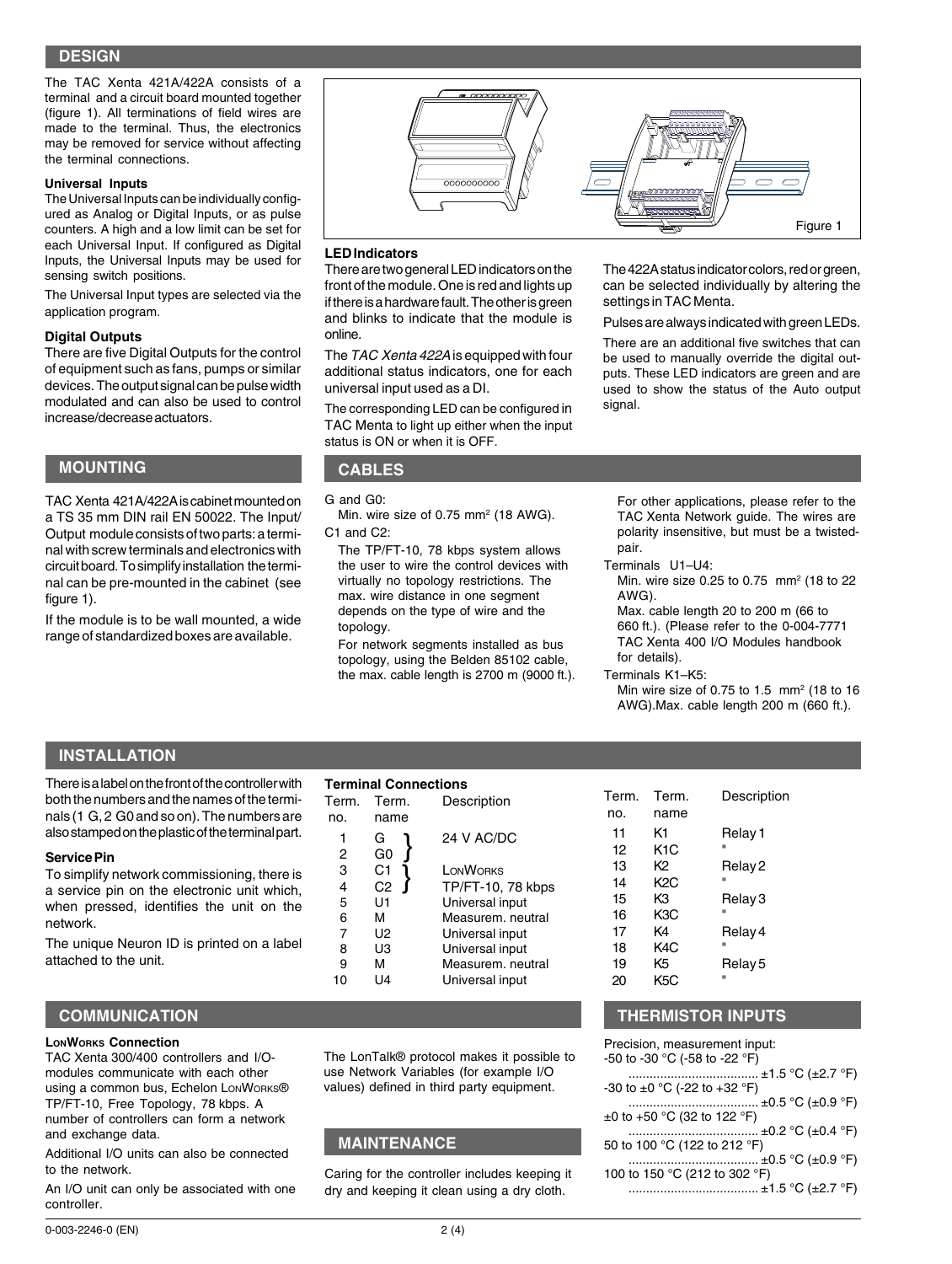